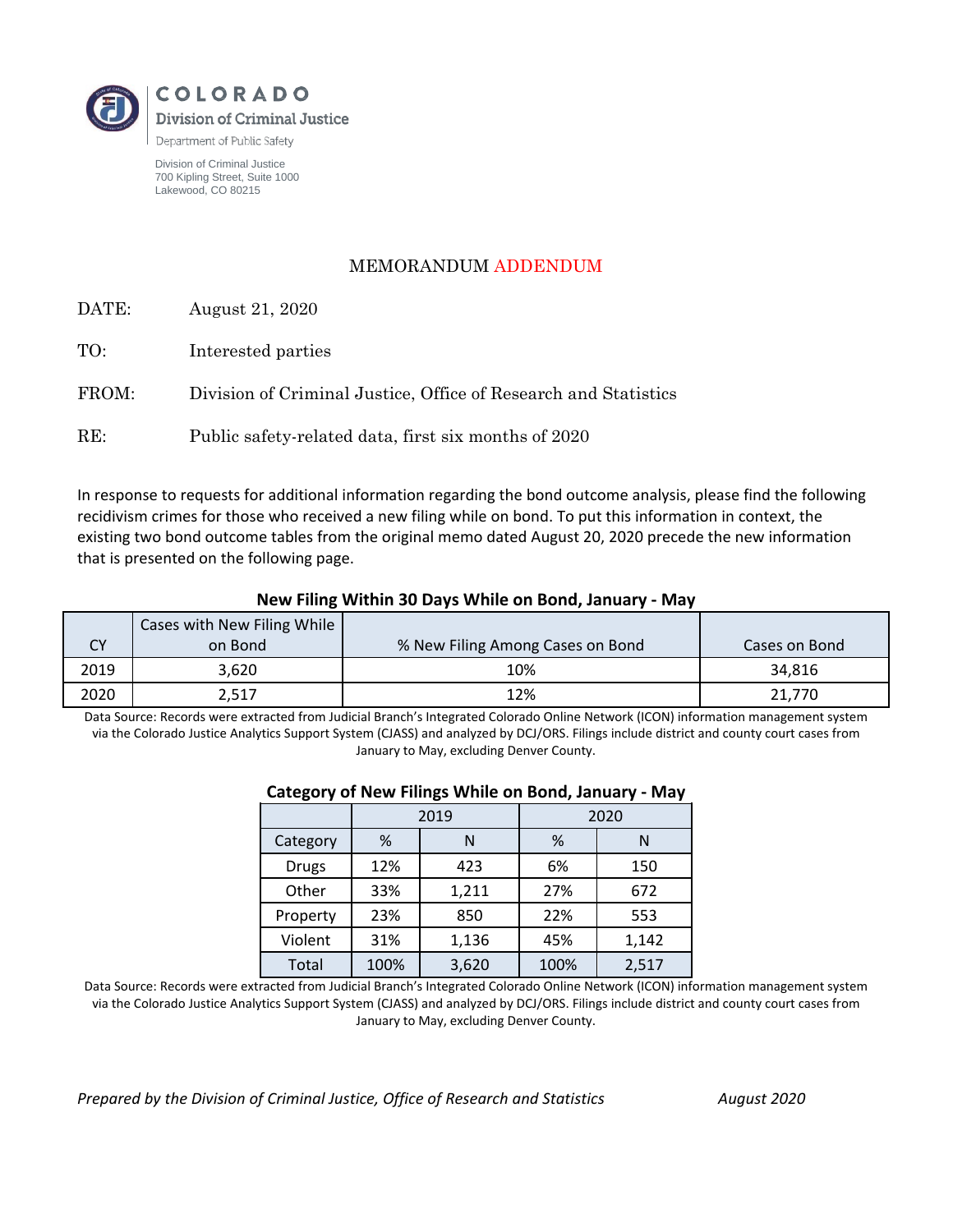|                                 | 2019    |              | 2020    |                |
|---------------------------------|---------|--------------|---------|----------------|
|                                 |         |              |         |                |
| <b>Most Serious Offense**</b>   | %       | $\mathbf N$  | %       | N              |
| Misdemeanor Assault             | 27%     | 974          | 38%     | 960            |
| <b>Traffic Misdemeanor</b>      | 18%     | 655          | 12%     | 311            |
| <b>Drug Possession</b>          | 10%     | 345          | 4%      | 112            |
| <b>Bond Violation</b>           | 6%      | 212          | 6%      | 154            |
| Theft                           | 7%      | 244          | 5%      | 115            |
| <b>Other Property</b>           | 5%      | 184          | 6%      | 151            |
| <b>Burglary</b>                 | 4%      | 155          | 5%      | 120            |
| <b>Felony Assault</b>           | 4%      | 129          | 5%      | 133            |
| Forgery/Fraud                   | 4%      | 145          | 3%      | 69             |
| <b>MVT</b>                      | 3%      | 117          | 4%      | 94             |
| Misc Misdemeanor                | 3%      | 121          | 3%      | 87             |
| Misc Felony                     | 2%      | 84           | 2%      | 39             |
| <b>Other Drugs</b>              | 2%      | 78           | 2%      | 38             |
| SO Fail to Reg                  | 1%      | 33           | 1%      | 24             |
| Robbery                         | 1%      | 21           | 1%      | 32             |
| Weapons                         | 1%      | 31           | 1%      | 18             |
| <b>Other Custody Violations</b> | 1%      | 33           | $< 1\%$ | 12             |
| Escape                          | 1%      | 19           | $< 1\%$ | 11             |
| <b>Traffic Felony</b>           | $< 1\%$ | 13           | $< 1\%$ | 12             |
| Homicide                        | $< 1\%$ | 8            | $< 1\%$ | $\overline{7}$ |
| Other Sex Crime                 | $< 1\%$ | 10           | $< 1\%$ | 4              |
| Arson                           | $< 1\%$ | 5            | $< 1\%$ | $\overline{4}$ |
| Kidnapping                      | $< 1\%$ | $\mathbf{1}$ | $< 1\%$ | $\overline{7}$ |
| Sex Assault                     | $< 1\%$ | 3            | $< 1\%$ | 3              |
| <b>Total</b>                    | 100%    | 3,620        | 100%    | 2,517          |

## **Expanded Offense Categories of New Filings While on Bond, January - May**

\*\*Includes attempts, conspiracies and solicitation.

Data Source: Records were extracted from Judicial Branch's Integrated Colorado Online Network (ICON) information management system via the Colorado Justice Analytics Support System (CJASS) and analyzed by DCJ/ORS. Filings include district and county court cases from January to May, excluding Denver County.

*Prepared by the Division of Criminal Justice, Office of Research and Statistics August 2020*